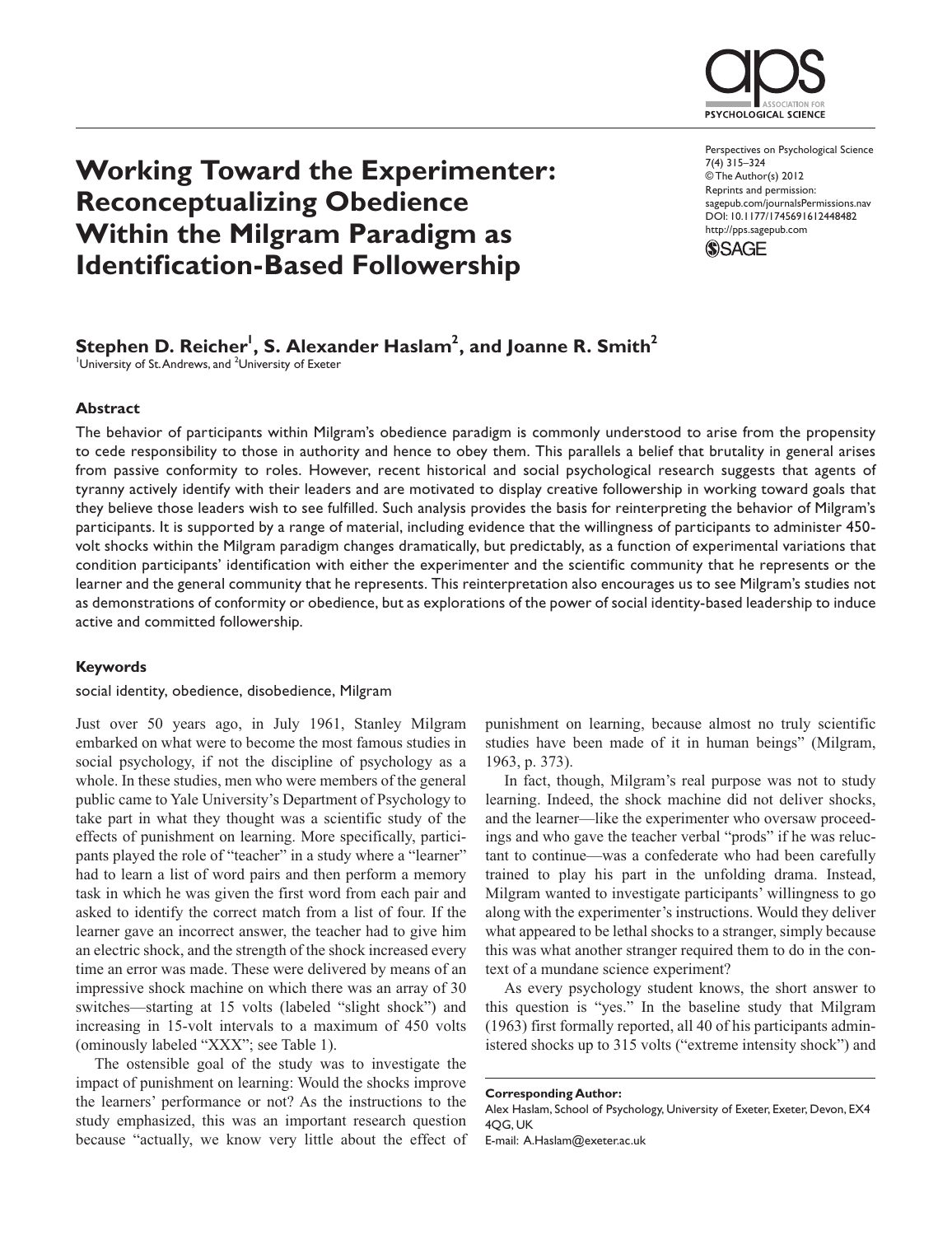| Switch          | Volts | Label                          | Learner response                                                                                                                                                                                                                                                                                               |
|-----------------|-------|--------------------------------|----------------------------------------------------------------------------------------------------------------------------------------------------------------------------------------------------------------------------------------------------------------------------------------------------------------|
| $\mathbf{I}$    | 15    | Slight shock                   |                                                                                                                                                                                                                                                                                                                |
| $\overline{2}$  | 30    |                                |                                                                                                                                                                                                                                                                                                                |
| 3               | 45    |                                |                                                                                                                                                                                                                                                                                                                |
| 4               | 60    |                                |                                                                                                                                                                                                                                                                                                                |
| 5               | 75    | Moderate shock                 | Ugh!                                                                                                                                                                                                                                                                                                           |
| 6               | 90    |                                | Ugh!                                                                                                                                                                                                                                                                                                           |
| 7               | 105   |                                | Ugh! (louder)                                                                                                                                                                                                                                                                                                  |
| 8               | 120   |                                | Ugh! Hey, this really hurts.                                                                                                                                                                                                                                                                                   |
| 9               | 135   | Strong shock                   | Ugh!!                                                                                                                                                                                                                                                                                                          |
| 10              | 150   |                                | Ugh!!! Experimenter! That's all. Get me out of here, please. My heart's<br>starting to bother me. I refuse to go on. Let me out.                                                                                                                                                                               |
| $\mathbf{H}$    | 165   |                                | Ugh! Let me out! (shouting)                                                                                                                                                                                                                                                                                    |
| 12              | 180   |                                | Ugh! I can't stand the pain. Let me out of here! (shouting)                                                                                                                                                                                                                                                    |
| $\overline{13}$ | 195   | Very strong shock              | Ugh! Let me out of here. Let me out of here. My heart's bothering me.<br>Let me out of here! You have no right to keep me here! Let me out!<br>Let me out of here! Let me out! Let me out of here! My heart's both-<br>ering me. Let me out! Let me out!                                                       |
| $\overline{14}$ | 210   |                                | Ugh!! Experimenter! Get me out of here. I've had enough. I won't be in<br>the experiment any more.                                                                                                                                                                                                             |
| 15              | 225   |                                | Ugh!                                                                                                                                                                                                                                                                                                           |
| 16              | 240   |                                | Ugh!                                                                                                                                                                                                                                                                                                           |
| 17              | 255   | Intense shock                  | Ugh! Get me out of here                                                                                                                                                                                                                                                                                        |
| 18              | 270   |                                | (Agonized scream.) Let me out of here. Let me out of here. Let me out of<br>here. Let me out. Do you hear? Let me out of here.                                                                                                                                                                                 |
| 9               | 285   |                                | (Agonized scream.)                                                                                                                                                                                                                                                                                             |
| 20              | 300   |                                | (Agonized scream.) I absolutely refuse to answer any more. Get me out of<br>here. You can't hold me here. Get me out. Get me out of here.                                                                                                                                                                      |
| 21              | 315   | <b>Extreme intensity shock</b> | (Intensely agonized scream.) I told you I refuse to answer. I'm no longer part<br>of this experiment.                                                                                                                                                                                                          |
| 22              | 330   |                                | (Intense and prolonged scream.) Let me out of here. Let me out of here.<br>My heart's bothering me. Let me out, I tell you. (Hysterically) Let me<br>out of here. Let me out of here. You have no right to hold me here. Let<br>me out! Let me out! Let me out! Let me out of here! Let me out! Let<br>me out! |
| 23              | 345   |                                | [Silence]                                                                                                                                                                                                                                                                                                      |
| 24              | 360   |                                | [Silence]                                                                                                                                                                                                                                                                                                      |
| 25              | 375   | Danger severe shock            | [Silence]                                                                                                                                                                                                                                                                                                      |
| 26              | 390   |                                | [Silence]                                                                                                                                                                                                                                                                                                      |
| 27              | 405   |                                | [Silence]                                                                                                                                                                                                                                                                                                      |
| 28              | 420   |                                | [Silence]                                                                                                                                                                                                                                                                                                      |
| 29              | 435   |                                | [Silence]                                                                                                                                                                                                                                                                                                      |
| 30              | 450   | <b>XXX</b>                     | [Silence]                                                                                                                                                                                                                                                                                                      |

**Table 1.** Shock Labels, Associated Learner Responses, and Experimenter Prods in the Milgram Paradigm

*Note.* Experimenter prods were as follows: 1. Please continue (or) Please go on; 2. The experiment requires that you continue; 3. It is absolutely essential that you continue; 4. You have no other choice, you must go on.

26 of them (65%) went along with the experimenter all the way to the end of the study—being prepared to deliver the maximum shock of 450 volts.

So why are people prepared to deliver such lethal shocks? The answer to this question is far less clear. Over the years, different authors have offered many suggestions. Some have to do with the structure of Milgram's paradigm (Darley, 1992) and the way that this might create obligations to the experimenter (Gilbert, 1981), provide legitimacy to the experimenter's demands (Passini & Morselli, 2009), or else signal social norms of obedience (Navarick, 2009). Others have to do with cultural factors such as people's attitudes to institutions and their distant relationships with fellow citizens (Meeus & Raaijmakers, 1986, 1995). And others relate to individual-level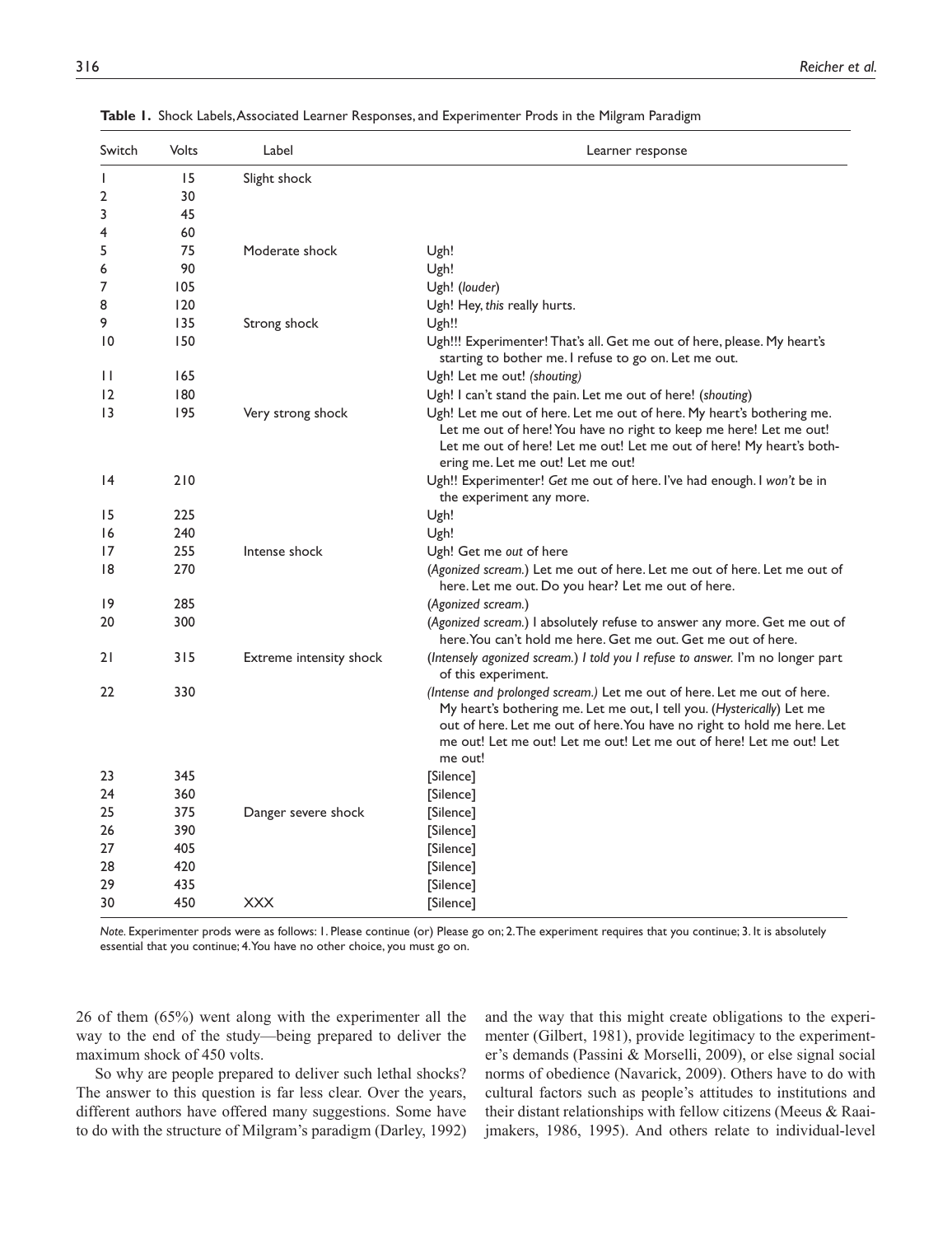factors such as authoritarianism (Passini & Morselli, 2009) or else possession of the rhetorical skills needed to challenge the experimenter (Rochat & Modigliani, 1995).

Many of these suggestions and more were prefigured in Milgram's own writing. In the 1963 paper in which he first reported his findings, Milgram lists 13 factors that may have been of importance in producing obedience. He stresses how participants are torn between "the competing demands of two persons: the experimenter and the victim" (p. 378) and then considers a range of factors that might pull them toward the one as opposed to the other. These include the prestige of the scientist, the prestige and worth of the research (ostensibly to advance knowledge of learning and memory), the fact that people voluntarily enter into a contractual relationship with the experimenter, and the temporal structure of the study that gradually binds participants into what they are doing.

In a later paper (Milgram, 1965), Milgram suggests a further set of factors, including the spatial structure of the study. Of particular interest to our argument in this article, he proposes that physical proximity may be related to psychological group formation. Thus, the more that the participant is isolated from the learner and the more that he is kept close to the experimenter, then the more the participant is likely to see himself as part of a group with the experimenter and hence go along with the experimenter's wishes.

These suggestions are repeated by Milgram (1974) in his seminal book *Obedience to Authority*. But over time they have become overshadowed by another account. The *agentic state* explanation grew out of the links between Milgram's work on obedience and his concern with the Nazi Holocaust. On the one hand, it was the willingness of Nazi functionaries to carry out the mass murder of Jews that had originally engaged his interest in obedience. On the other hand, he looked to research on the Holocaust to make sense of the findings that emerged from his studies (see Miller, 1995, 2004).

In particular, Milgram's interpretation of his data drew increasingly closer to Hannah Arendt's (1963) "banality of evil" account (see in particular Milgram, 1974, pp. 5-6, where the debt to Arendt is explicitly acknowledged). According to Arendt, the behavior of Nazi bureaucrats like Adolf Eichmann arose from a tendency for those who are placed in administrative roles to become more concerned with fulfilling their bureaucratic duty than with the consequences of their actions. For Milgram, this was due to the fact that these bureaucrats had entered into an agentic state—a state in which people cede moral responsibility to those in authority and focus solely on how well they do their bidding. The subjects in his own obedience studies, he argued, had entered a similar state. They, like Nazi functionaries before them, were more concerned with being good subjects than with being good people.

Over time, it is this agentic state explanation that has come to dominate textbook accounts of Milgram's work. Moreover, although Milgram himself never used such terms, his findings are commonly seen to indicate that obedience to authority is blind and automatic (see Lutsky, 2005; Miller, 1995). In ordinary language, the lesson that has been drawn (as from Arendt's writings) is that people cannot help but obey the orders of those in authority, even when those orders are to do something quite extreme. By way of illustration, in studies with high-school students who are studying psychology, we have found that when asked to summarize the take-home message of Milgram's work in a sentence or two, around 90% of students indicate that it shows that "people obey those in authority" (see Reicher & Haslam, 2011a). So stark and shocking is this message that it has spread well beyond psychology, or indeed the academic world, to inform discussion of a wide range of phenomena in the world at large (see Novick, 2000).

# **Recent Reassessments of Obedience and Conformity Accounts**

In recent years, a number of scholars have challenged the claim that those who act brutally do so simply as a result of a natural tendency to conform and to obey the orders of those in authority. For instance, it has been argued that those who sanction extreme harm against outgroups are those who identify with and glorify the ingroup (Castano, 2008; Reicher, Haslam, & Rath, 2008; Roccas, Klar, & Liviatan, 2006). More specifically, we have argued that, in contrast to traditional explanations, the Guards in Zimbardo's famous Stanford Prison Experiment (Zimbardo, 1989, 2004) did not helplessly and "naturally" slip into an oppressive role. Rather, their oppressive behavior depended upon active identification with the guard group and a knowing embrace of its oppressive ideology (Haslam & Reicher, 2007a, 2007b, 2012; Reicher & Haslam, 2006).

But can an analysis in terms of group identification be applied to Milgram's "obedience" studies? The fact that, aside from the participant, there are usually only two other actors (both of whom are confederates) certainly makes the groupbased dimensions of the paradigm nonobvious. Yet, as selfcategorization theorists have pointed out (Turner, Hogg, Oakes, Reicher, & Wetherell, 1987; Turner, Oakes, Haslam, & McGarty, 1994) people can think of themselves and act as group members even when not physically surrounded by multiple others. Moreover, as we have noted above, Milgram himself recognized that group formation between participant and experimenter may be a basis for obedience. Similarly, Rochat and Modigliani (1997) examined how identification between the participant and the learner may inhibit obedience. They went so far as to state that participants tended to "comply with the experimenter only when they did not identify with the learner" (p. 242).

More important perhaps, three features of empirical work within Milgram's paradigm point to the relevance of group identity and social identification. The first can be seen in Burger's (2009a, 2009b) recent work replicating Milgram's baseline study (but minimized the ethical challenges of doing so by requiring participants to administer shocks only up to 150 volts). Amongst other things, Burger examined how participants respond to the various prods provided by the experimenter if they expressed doubt about continuing in their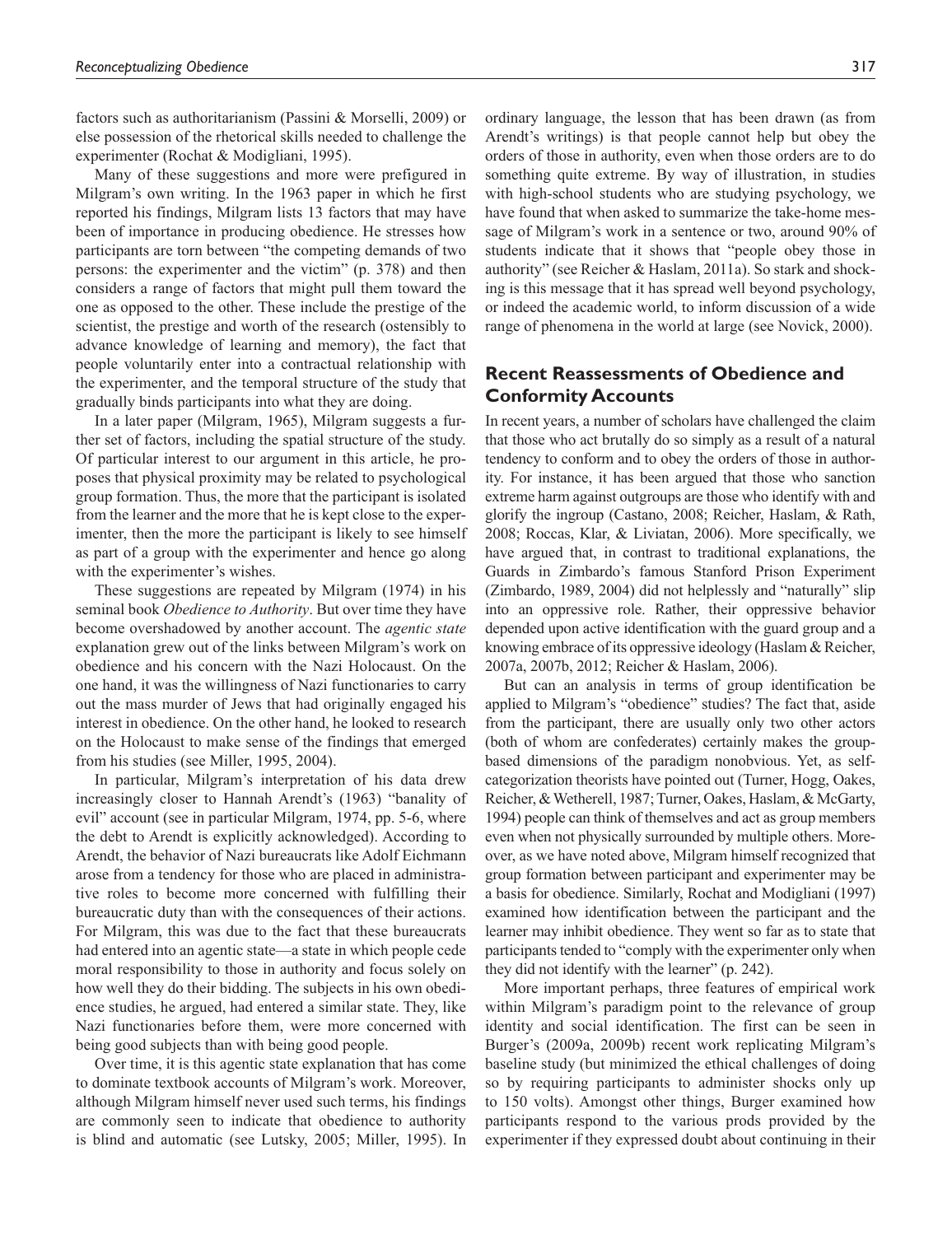role (see Table 1). Within the standard paradigm, there are four of these, but, as Burger (2009a) observed, only the fourth ("You have no other choice, you must go on") takes the form of a direct order.

Burger's data show that every time the experimenter has to resort to Prod 4, the participant refuses to continue. This matches available film and transcripts from Milgram's original studies (e.g. as provided in Milgram, 1974), which also show that people told that they must go on never do so. There is an obvious confound here—the prod that constitutes an order is always the last prod. It is possible that participants have simply reached the stage where nothing, not even an order, can make them continue. Nevertheless, it is worth noting that in the one example that is documented in Milgram's *Obedience to Authority*, the participant reacts to being told that he has no choice other than to continue by terminating the study with the riposte, "If this were Russia, maybe, but not in America" (Milgram, 1974, p. 65). This suggests that the order induces reactance but not obedience (Brehm, 1966). In part, this is because, by issuing the order, the authority no longer seems to be "one of us"—acting in terms of interests (and identity) shared with the participant (Haslam, Reicher, & Platow, 2011).

The second body of evidence relevant to this reassessment emerges from consideration of the point at which participants choose to withdraw from the task of administering shocks to the learner. As noted above, the first point at which this is likely to occur is 150 volts (37% of participants halt at this point; Packer, 2008). A second key point is 315 volts (where 11% of participants halt). The significance of these two points is that in the majority of Milgram's studies (from v5 onwards; see Table 2) these are points at which the learner voices clear objections to his treatment. In particular, when he appears to have been given a shock of 150 volts, he complains about his heart problem and asks for the first time to be let out of the study, and then at the 315-volt mark, he says that he refuses to answer any more and that he is no longer part of the study (see Table 1 for details).

It seems plausible to argue, as does Packer (2008), that a key reason why participants withdraw at these particular junctures is that these are points at which their engagement with the experimenter and the task he has set them is disrupted by sensitivity to an alternative set of obligations and responsibilities. In the language of social identity theorizing, we can suggest that although participants are likely to be attuned only to the requirements of an identity that they share with the experimenter at the start of the study (as collaborators in a legitimate scientific enterprise), at the 150-volt point they become aware of a competing social identity (as moral citizens in the world) with requirements that lead them in a different direction and therefore present them with a difficult choice (Reicher & Haslam, 2011a). In effect, they become torn between two competing voices that are vying for their attention and making contradictory demands upon them. The key question then becomes when and why they heed one voice rather than the other.

**Table 2.** Variants of the Milgram Paradigm in Which Participants Are Instructed to Administer Designated Shock Levels by the Experimenter

- v1. L Remote Feedback. No vocal complaint is heard from L who is in another room where he cannot be seen. But at 300v, he pounds on the walls in protest.
- v2. L Voice Feedback. Identical to v1, but L's complaints can be heard clearly through the walls of the laboratory.
- v3. L Proximal. Similar to v2, except that L is in the same room as T, a few feet away. L is thus visible as well as audible.
- v4. L Touching. Identical to v3, but L receives a shock only when his hand is on a shock plate. At 350v, L refuses to place his hand on the shock plate. E orders T to force L's hand onto the plate.
- v5. New Baseline. Study moved from elegant Yale Interaction Lab to more modest basement. L responds not only with cries of anguish, but remarks about a heart problem (at 150v, 195v, & 310v). This is standard in all subsequent variants.
- v6. New Es. To speed up running studies, new E and L introduced. Previously, E was hard faced and L soft; now E soft, L hard-faced.
- v7. E absent. After giving initial instructions, E leaves lab and gives instructions by telephone.
- v8. Women. In v1 to v7, Ts are all male. Here Ts are women (but E and L are still male).
- v9. Limited contract. In v5, T and L sign a release stating: "In participating in this experimental research of my own free will, I release Yale University and its employees from any legal claims arising from my participation." When signing this, L says he has a heart condition and that "I'll agree to be in it, but only on condition that you let me out when I say."
- v10. Nonuniversity site. Lab moved to an office building in Bridgeport, a nearby industrial city. Study involves no visible tie to the university.
- v13. Ordinary man as E. E is called away, and an ordinary man, who appears to be a participant (but is a confederate), takes over his role and comes up with the idea of increasing shocks each time L makes a mistake.
- v15. Contradictory Es. When T arrives at the lab, he is confronted with two Es (E1 & E2) who give instructions alternately. At 150v, E1 gives the usual command, but E2 gives T the opposite instruction.
- v16. E as L. As in v15, T confronts two Es. However, at the outset, while the two Es are waiting for L, he phones to cancel. Es then flip a coin to decide who will be new L. Study proceeds as in v5.
- v17. 2 Peers rebel. T is placed in the midst of two peers (acting as fellow Ts) who defy E and refuse to punish L against his will.
- v18. Peer shocks. The act of shocking the victim is removed from T and placed in the hands of another participant (a confederate). T performs subsidiary acts that contribute to progress of the study but remove him from the act of pressing the switch on the shock generator.

*Note*. Variant numbers and descriptions are from Milgram (1974). L = Learner (a confederate),  $T =$  Teacher (the participant),  $E =$  Experimenter (a confederate).

The fact that there are competing voices in the studies is a point of critical importance, as it points to one of the most fundamental problems with the agentic state explanation and its inconsistency with much of what Milgram himself has to say about the obedience paradigm. One of the most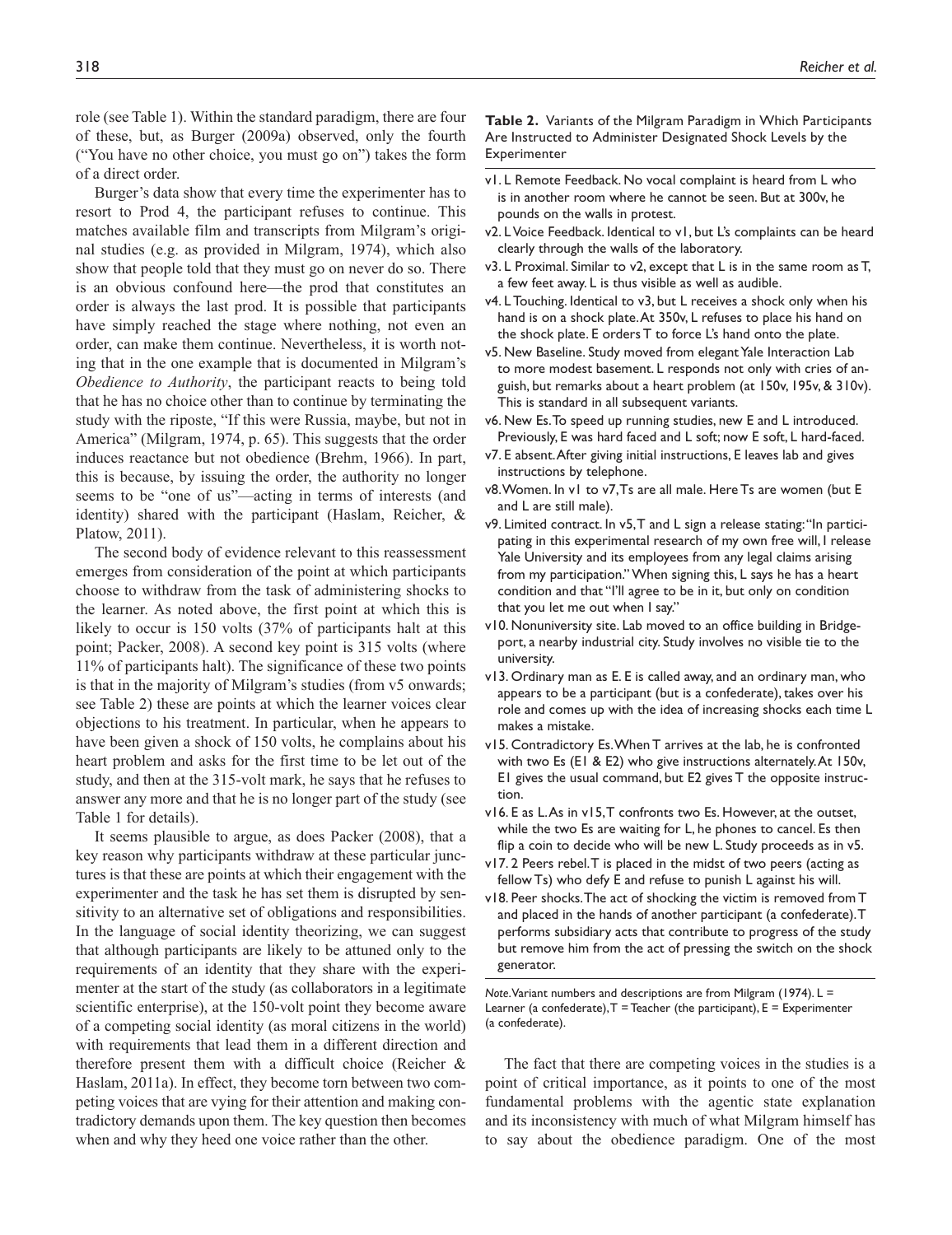fundamental features of this paradigm—what gives it such drama—is the tension that derives from dealing with contradictory voices and contradictory obligations. Listening to any of the sessions, one is struck by the ways in which participants struggle to reconcile the unreconcilable, the ways in which they shift from one position to another, and their deep ambivalence about what to do. However, the agentic state account neglects this tension that derives from the multivocal reality of the context by suggesting that, for participants, the experimental paradigm is experienced as monovocal. It implies that they only attend to and only hear the voice of the experimenter. The learner, by this account, all but disappears. But any adequate account of Milgram's findings must do justice to the tension between voices and to the ways in which this is resolved.

The foregoing point can be elaborated upon in relation to a third body of evidence, associated with the different pattern of responses across the great many variants of Milgram's basic experimental paradigm. The first thing to note here is that although researchers and commentators tend to focus their discussion on just one of these studies (either the baseline study, v1, or the "new baseline," v5, in which 65% of participants were totally compliant), Milgram in fact conducted around 30 studies that involved modifications to this. Indeed, as summarized in Table 2, *Obedience to Authority* (Milgram, 1974) describes 15 variants in which the experimenter asked teachers to administer a designated shock level to the learner (in addition, he describes three others with different structures: for example, studies in which there is no authority or the authority does not determine the level of shock).

In these studies, full obedience is displayed by between 0% and 92.5% of participants, and hence, as Milgram (1965) acknowledged in the title of an early *Human Relations* article, they are as much studies of disobedience as they are of obedience. These shifts are associated with a range of factors including changes to the physical proximity of experimenter and learner. So, for example, when the experimenter is in the same room and the learner in a different one, 65% of participants are prepared to go all the way to  $450$  volts (v1, v5), but when the experimenter gives his instructions by phone (v7) only 20.5% go this far. As a number of commentators have noted (e.g., Blass, 2004; Mantell & Panzarella, 1976), such variation is inconsistent with Milgram's own agentic state model, which suggests that obedience is simply a natural response to the presence and instruction of an authority. Instead, as Milgram himself recognized, at least in passing, this variation appears to reflect "a potentially shifting set of alliances over the several experimental conditions" (1965, p. 64). Or, as we have already noted, they could relate to different levels of "incipient group formation between the experimenter and the subject" (1974, p. 39).

# **The Importance of Social Identification**

Building on the above evidence and insights, Reicher and Haslam (2011a, see also Turner, 1991) argue that variation in

participants' willingness to administer shocks across variants of the Milgram paradigm can be explained by differing patterns of social identification with the two key parties in the experiment: on the one hand, the experimenter and the scientific community he represents and, on the other hand, the learner and the general community that he represents. In these terms, willingness to accede to the experimenter's requests is enhanced by factors that make salient participants' identification with the experimenter and his science (e.g., conducting the study at Yale, v1, v5) and/or reduce the salience of their identification with the learner and the general community (e.g., not having to administer shocks to him oneself, v18). At the same time, the likelihood of resisting the experimenter's requests is enhanced by factors that make salient participants' identification with the learner and the general community (e.g., being exposed to the resistance of two fellow teachers, v17) and/or reduce the salience of their identification with the experimenter and his science (e.g., conducting the study in downtown Bridgeport, v10; being confronted with two experimenters who disagree with each other, v15). The study in Bridgeport is particularly informative because the experimenter has not changed; however, as an employee of a lowstatus commercial enterprise rather than a researcher in a prestigious institution, he is now less prototypical of scientists in general. The fact that obedience falls in Bridgeport therefore supports the contention that what is important is social identification with science more than a personal relationship with another individual.

In short, being torn between two insistent voices—the one representing science, the other representing the community of ordinary people—the question of which one the participant heeds ultimately depends on which category he identifies with most. Indeed, one can argue that much of the considerable dramatic tension within this paradigm (especially for those who watch it on film; Millward, 2011) flows from the pains that Milgram went to in order to create a balance between these two competing sets of identity-based interests (Russell, 2011).

To the extent that this analysis is correct, it suggests that participants' willingness to engage in the destructive behavior within the Milgram paradigm is a reflection not of simple obedience, but of active identification with the experimenter and his mission. Indeed, as in the Stanford Prison Study, the experimenter is effectively acting as a leader, and participants' behavior involves not so much obeying orders as engaging in acts of *followership* that involve discerning the experimenter's wishes and "working toward" the goals he has outlined (i.e., testing a theory about the effects of punishment on learning), however stressful this may be. In addition, this analysis is consistent with a social identity model of leadership that sees this as an influence process centering on a sense of group identity that is embodied by the leader and shared by the followers (Haslam & Platow, 2001; Haslam et al., 2011; Hogg, 2001; Turner, 1991).

Going further, we would observe not only that Milgram's work can be assimilated into the leadership literature, but also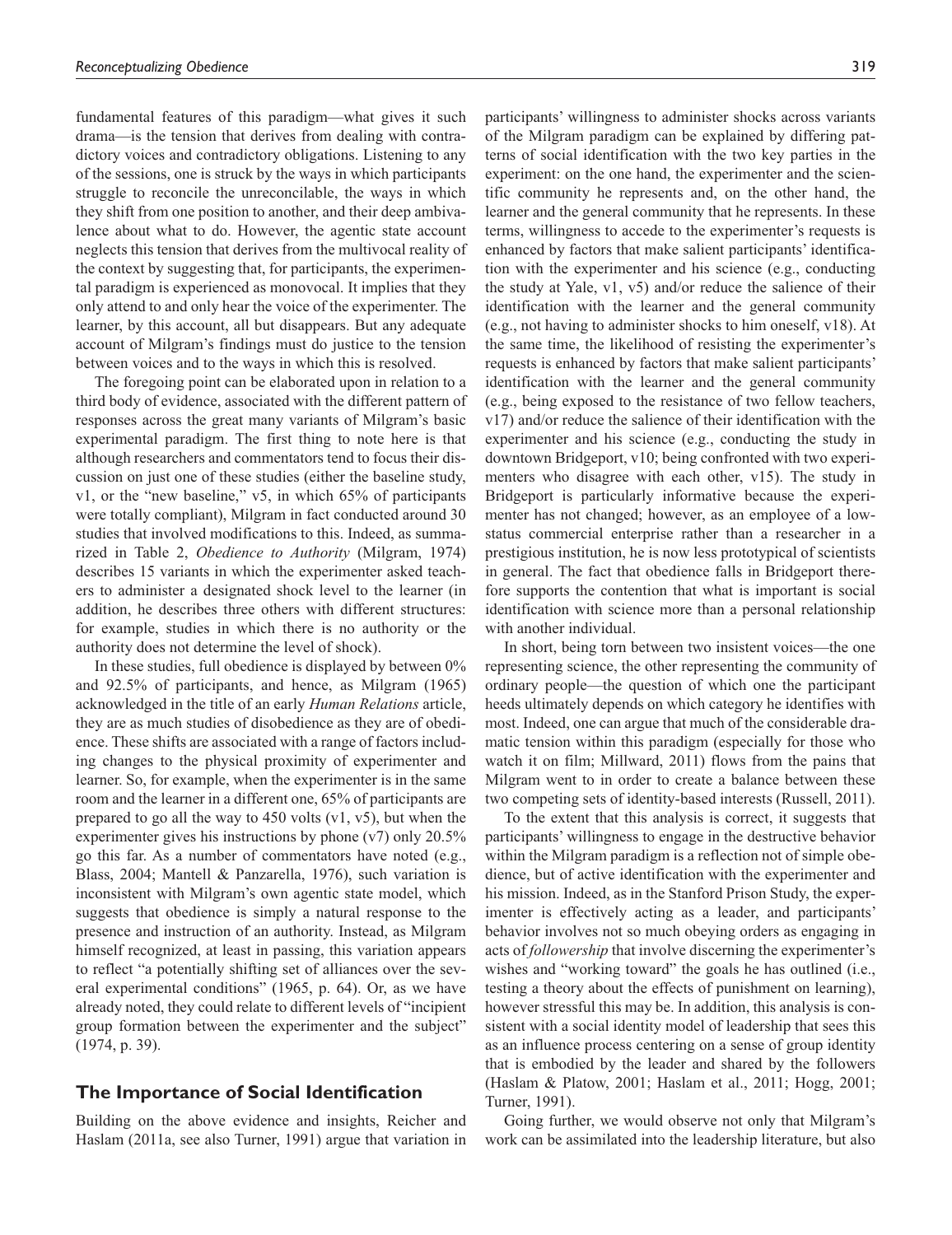that his paradigm provides a more powerful and realistic methodology for addressing leadership than most other work in the field—for in the world at large (as in Milgram's paradigm), we are not normally addressed by just one leadership figure but by multiple would-be leaders all clamoring for our attention, our support, and/or our vote. The key question, then, is not how we respond to a single voice in isolation, but how, from a field of many voices, we select one to listen to and follow. Indeed, from this perspective, we see not only that the Milgram paradigm offers an ideal tool for developing the study of leader-

ship, but also that a focus on leadership provides a powerful lens through which to appreciate anew the significance of Milgram's work.

# **Testing the Social Identity Account**

Although a social identity analysis is consistent with data that relates both to participants' responses to the injunctive fourth prod (Burger, 2009b) and to their decisions about when to withdraw (Packer, 2008), no formal attempt has been made to see how well it accounts for variation in behavior across the range of studies that Milgram conducted. Accordingly, we were interested in establishing whether participants' willingness to administer shocks of up to 450 volts across variants of the Milgram paradigm could be predicted by the extent to which any given variant makes salient the participants' shared identification with the experimenter and the scientific community and the participants' shared identification with the learner and the general community.

To examine this question, we conducted a study in which we asked two different groups of participants—experts and nonexperts—to make judgments about the extent to which they felt the variant in question would lead participants to both identify with the experimenter and the scientific community of which he was representative and identify with the learner and the general community of which he was representative. Having collected this data we then sought to establish the extent to which mean levels of identification predicted the percentage of participants who were prepared to administer 450-volt shocks in Milgram's own research.

# *Participant groups*

The expert group was comprised of 32 academic social psychologists (postgraduate students and lecturers) working at two British universities and one Australian university (18 women, 14 men; mean  $age = 32$ ). Our decision to include this group was based on an assumption that they would have a good understanding both of Milgram's work and of the theoretical construct of social identification. These participants indicated that they had "good" to "very good" knowledge of Milgram's research (on a  $1-3$  scale in which  $1=$  limited,  $2=$ good, and  $3 =$  very good;  $M = 2.2$ ,  $SD = 0.6$ ).

It is possible however, that these experts' judgments of identification within the Milgram paradigm would be inferred

from their knowledge of how much obedience was shown in each variant. That is, these raters might use their own knowledge of social psychology as a basis for developing a theory resembling our own, such that the responses they provided were predicated upon knowledge of the outcomes we were trying to predict. For this reason we also included a nonexpert sample comprised of 96 first-year psychology students enrolled in a course on Classic Studies in Psychology at a British university where they had yet to cover the work of Milgram (77 women, 19 men; mean age  $= 20$ ). These participants indicated that they had "limited" to "good" knowledge of Milgram's research  $(M = 1.6, SD = 0.6)$ , a level of knowledge significantly lower than that of our expert sample,  $t(126) = 4.5$ ;  $p < .001$ .

# *Procedure*

Participants were read a short (half-page) description of Milgram's baseline study  $(v1)$ .<sup>1</sup> They were then told that they would hear details of 15 variants of this study and that their task was to indicate, for each variant, the extent to which the set up would incline participants to (a) identify with the experimenter as a scientist and with the perspective of the scientific community that he represents and (b) identify with the learner as a member of the general public and with the perspective of the general community that he represents. As an initial anchor for these judgments, they were told to imagine that, in the baseline experiment, identification with the experimenter as a scientist was high and had a value of 80 on a scale from 0 to 100 and that identification with the learner as a member of the general public was moderate and had a value of 50 on a scale from 0 to  $100<sup>2</sup>$ 

Following this, each variant was described in turn (using abbreviated descriptions taken from Milgram, 1974, and in the order presented in Table 2), and participants were asked to complete a response sheet in which they estimated these two identification levels by reporting a number from 0 to 100 in each case. Once they had done this for every variant, they were asked to provide basic demographic information and to indicate the extent of their knowledge about the Milgram study and its variants (as described above). After this, the purpose of the study was explained and discussed openly.

# *Estimated identification as a predictor of obedience*

For each of the 15 variants, we computed mean levels of estimated identification with the experimenter and the learner, as well as mean levels of the relative identification (i.e., mean levels of identification with the experimenter minus the levels of identification with the learner). Figure 1 plots these for experts (Fig. 1a) and nonexperts (Fig. 1b), together with the proportion of participants administering 450-volt shocks in Milgram's original studies (as reported in Milgram, 1974). Correlations between these three measures and this level of obedience were then computed.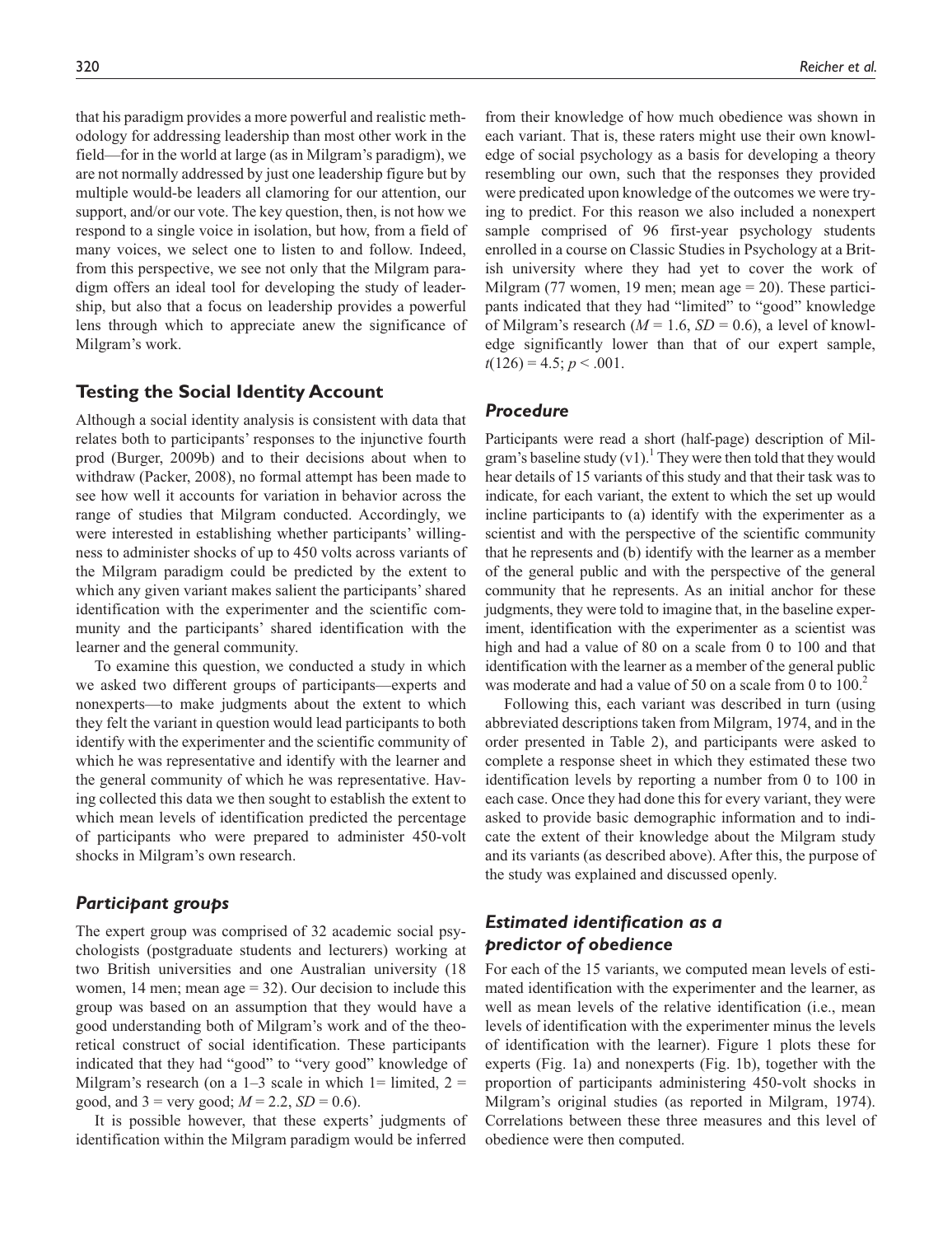

Experimental Variant

**Fig. 1.** Identification with the experimenter and the learner (and the proportion of participants administering 450-volt shocks) across variants of Milgram's obedience paradigm: (a) responses of academic social psychologists, (b) responses of students.

Note: Obedience = percentage of participants going to 450v reported in Milgram (1974); iE = identification with experimenter and the scientific community he represents; iL = identification with learner and the general community he represents.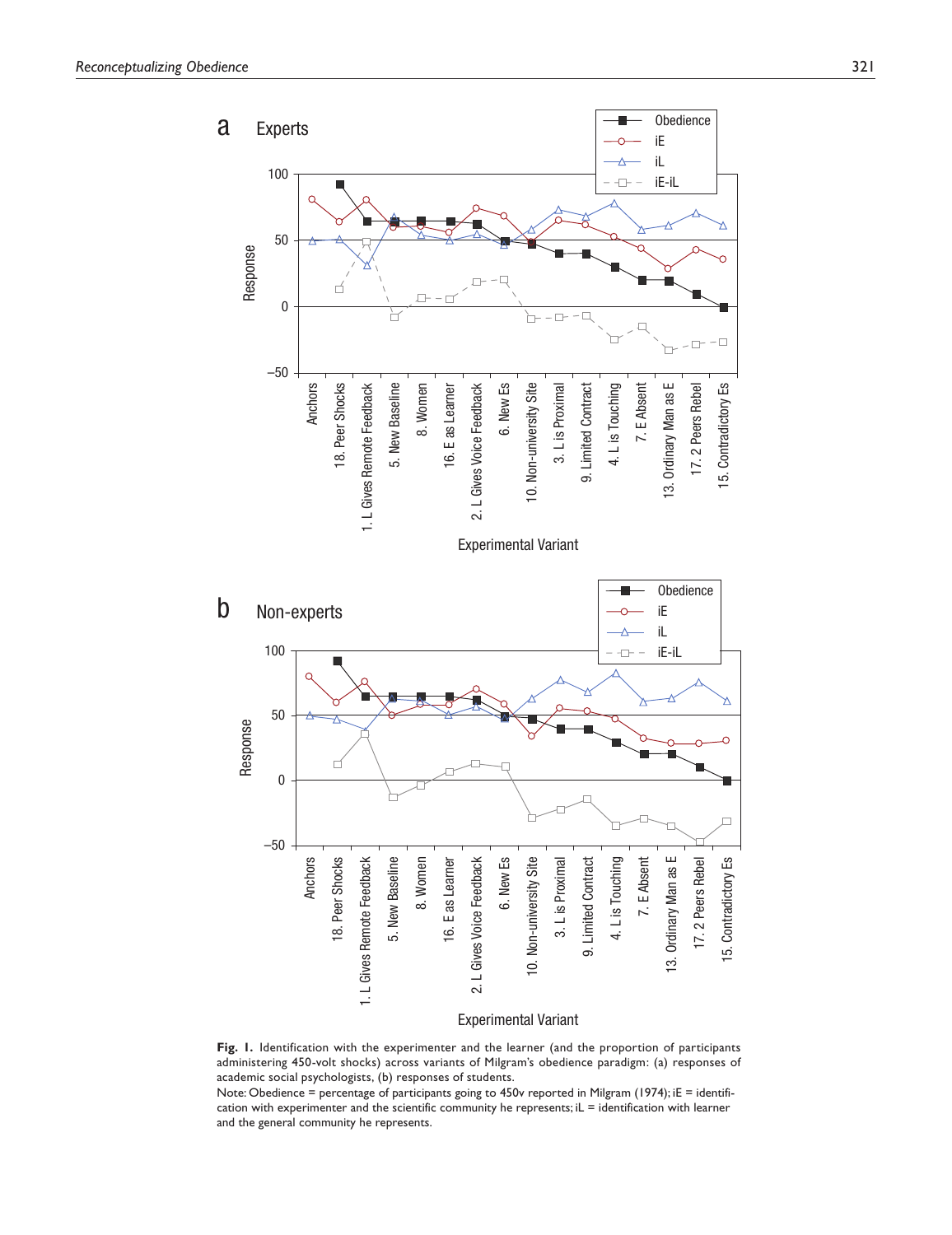Identification with the experimenter was a strong and significant positive predictor of the level of obedience displayed in each variant (experts,  $r = .75$ ,  $p < .001$ ; nonexperts,  $r = .78$ ,  $p$  <.001). On the other hand, identification with the learner was a strong and significant negative predictor of the level of obedience (experts, *r* = −.51, *p* <.05, nonexperts, *r* = −.58, *p* <  $.02$ ).<sup>3</sup> Finally, relative identification with the experimenter versus the learner was a strong and significant positive predictor of the level of obedience (experts,  $r = .75$ ,  $p < .001$ ; nonexperts,  $r = .79$ ,  $p < .001$ ). The nature of these relationships can be seen clearly in Figure 1 where, for both experts and nonexperts, both identification and relative identification with the experimenter closely track the willingness of participants to administer 450-volt shocks across different variants, and where identification with the learner is inversely related to this willingness.

# **Conclusion: Not Obedience But Followership**

The evidence summarized above provides support for the suggestion that participants' behavior within the Milgram paradigm reflects the extent to which they identify with the parties that confront them on the empirical stage that is set before them: on the one hand, an experimenter who asks them to help advance scientific understanding, and on the other, a learner who appeals to their sense of civic morality.

These findings build upon a number of recent studies that have reinvigorated discussion surrounding Milgram's classic obedience experiments (Reicher & Haslam, 2011b). In the first instance, the findings build on observations by Packer (2008) that participants' decisions to stop administering shocks are made at points at which it becomes clear that they have a choice to make because they are exposed to opposing voices (those of the experimenter and the learner) that urge them to take different courses of action. In addition, they also develop insights that emerge from Burger's (2009a) partial replications of Milgram's research, which suggest that participants disobey when they are presented with a direct order to continue administering shocks.

Together, these various observations suggest to us that there is a case for reconceptualizing the behavior of participants within Milgram's studies. Despite the rich array of explanations in the literature, the dominant view remains that the destructiveness of Milgram's participants is a product of blind obedience to authority. However, we suggest that it can instead be understood as an act of engaged followership that flows from social identification with those in positions of leadership—leadership that is a source of "shared comprehension, consonance and synchronization" (Hilberg, 1985, p. 55; see Haslam et al., 2011; Reicher & Haslam, 2011b). In Milgram's research, participants act as they do to the extent that they believe in, and hence are committed to, the scientific enterprise that the experimenter is leading more than they are committed to the well-being of ordinary members of the community as represented by the learner. Note, too, that Milgram

went to great lengths to engender and promote this identification by emphasizing the scientific credentials and importance of the research (not least through careful design of apparatus and procedures; Russell, 2010, 2011).

This reconceptualization has the advantage of mirroring recent reassessments by historians suggesting that functionaries in brutalizing regimes—like the Nazi bureaucrat Adolf Eichmann—do much more than merely follow orders (e.g., Cesarani, 2004; Lutsky, 2005; Vetlesen, 2005). As Lozowick (2002, p. 279) observed:

Eichmann and his ilk did not come to murder Jews by accident or in a fit of absent-mindedness, nor by blindly obeying orders or by being small cogs in a big machine. They worked hard, thought hard, took the lead over many years. They were the alpinists of evil.

More fundamentally, Kershaw (1993) argued that the whole nature of the Nazi state was based on avoiding the use of formal orders. That meant that bureaucrats were required to show initiative and energy in discerning and then fulfilling the wishes of their superiors and, ultimately, Hitler. As put by Kershaw in his evocative article title, they were not simply obeying, they were "working towards the Führer" (Kershaw, 1993).

Our reconceptualization also has the advantage of invoking a single set of processes to explain not only when people follow authority but also when they resist it. Indeed, one of the most telling critiques of Milgram's agentic state analysis is that it fails not only to explain the forms of resistance that are found in the world at large, but also to address or account for the forms of resistance that occur in his own studies (Haslam & Reicher, 2012). An analysis in terms of the relative social identification overcomes such problems by being concerned as much with situations in which identification with nonauthorities outweighs identification with authorities as with situations in which identification with authorities outweighs identification with nonauthorities.

The evidence we have presented seeks to establish whether participants' willingness to play their part in the destructive acts envisioned by Milgram's experimenter could be predicted by the degree to which they would be likely to identify with him and the scientific community that he represents (as opposed to the learner and the general community that he represents) across different variants of the studies that Milgram (1974) describes. As we have seen, judgments of identification with these two parties were very good predictors of these different outcomes. The fact that relevant data were obtained from both expert social psychologists and nonexpert students also appears to rule out the possibility that judgments of identification were predicated upon knowledge of the outcomes that these were being used to predict.

It is important to add that, although identifying with the experimenter over the learner may tip participants toward obedience (or what we prefer to term *followership*), this does not suggest that the decision is ever easy. In most experimental variants, there is some degree of identification with both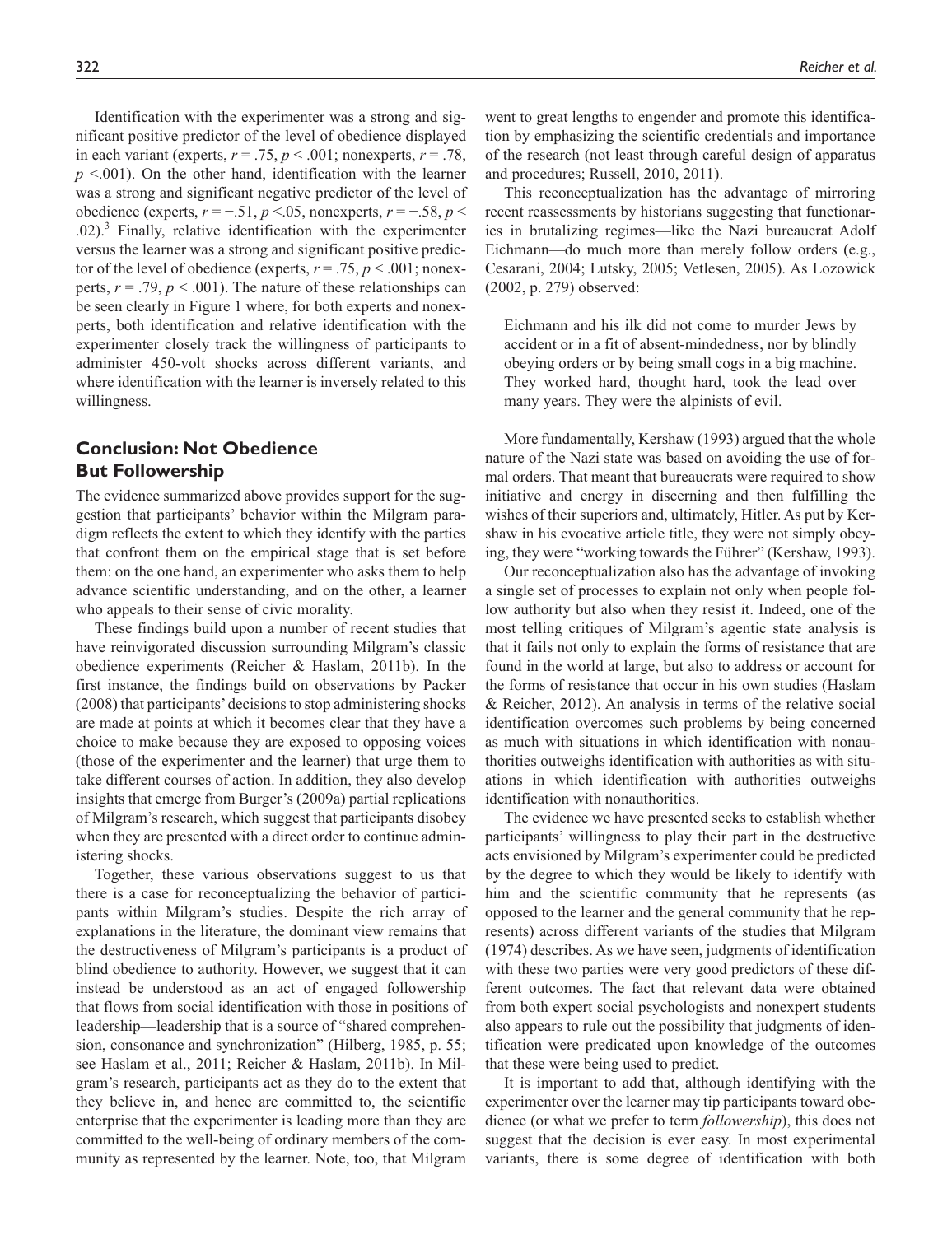parties. So even when participants follow the experimenter, there is still a pull toward the learner—a concern with his fate. Our approach does justice to the tensions and the ambivalence of participants in the obedience studies because it is rooted in the multivocal reality of Milgram's paradigm. To some extent at least, participants attend to both voices. Identification determines which is accorded most weight.

It remains the case, however, that the methodology used in this research—like that of other recent studies (e.g., Slater et al., 2006)—is rather unorthodox and provides a circuitous approach to the challenge of establishing whether what Milgram termed *obedience* is a consequence of participants' social identifications. Obviously the direct way of testing this idea would involve recreating the Milgram paradigm and directly manipulating factors that affect participants' social identification with the experimenter and with the learner to establish whether these play a causal role in determining participants' willingness to deliver shocks to the learner. However, because such research involves considerable ethical challenges, it is clear that a strong theoretical case needs to be made before it could be countenanced. The purpose of this article is to provide precisely this case, so that work to address the critical question of why (and not just whether) people still prove willing to participate in brutalizing acts can move forward (Reicher & Haslam, 2011a).

There are a number of reasons why we think developments of this form are timely. The most obvious is that the issues that let Milgram conduct his studies remain all too common in the world today. Whether the referent is the oppression of civilians in Afghanistan, Egypt, Iraq, Syria or Yemen (and many other countries besides), the abuse of prisoners in Abu Ghraib, the neglect of old people in care homes, or the immoral actions of journalists in news rooms, cruelty and brutality remain all too topical. Yet after a long hiatus, during which ethical concerns made the systematic study of such phenomena impossible, new methods (e.g., restricted to low-level apparent shocks; Burger, 2009b) and new technologies (e.g., virtual reality simulations; Slater et al., 2006) have allowed experimental researchers to return afresh to the all-important questions that Milgram's work raises.

Accordingly, we are now in a position to renew theoretical debate in a field of research that was opened up by Milgram. Here, we provide grounds for one particular form of renewal. This moves us away from a dominant viewpoint that has prevailed within and beyond the academic world for nearly half a century—a viewpoint suggesting that people engage in barbaric acts because they have little insight into what they are doing and conform slavishly to the will of those in authority. Against this, and together with a growing body of historical and social psychological evidence, the present data move us toward the conclusion that agents of brutality act as they do under the influence of a leadership with which they are socially identified. To the extent that this identity is salient (and competing identities are not), this provides them with their moral compass. It also motivates them to act as followers, willing to do what it takes to work toward the collective

goals that the leader sets out. Followership of this form is not thoughtless. It is the conscious endeavor of committed subjects.

#### **Declaration of Conflicting Interests**

The authors declared that they had no conflicts of interest with respect to their authorship or the publication of this article.

#### **Notes**

1. Although Milgram himself never referred to such obedience as "blind," this is how it is commonly represented (for relevant discussion, see Lutsky, 2005; Miller, 1995).

2. Materials that allow this study to be replicated (or run as a class exercise) are available at http://www.bbcprisonstudy.org/activities .php?p=134

3. The correlation between identification with the experimenter and identification with the learner was marginally significant and negative (for experts,  $r = -0.47$ ,  $p < 0.10$ ; for nonexperts,  $r = -0.52$ ,  $p < 0.05$ ).

#### **References**

- Arendt, H. (1963). *Eichmann in Jerusalem: A report on the banality of evil*. New York, NY: Penguin.
- Blass, T. (2004). *The man who shocked the world: The life and legacy of Stanley Milgram*. New York, NY: Basic Books.
- Brehm, J. W. (1966). *A theory of psychological reactance*. New York, NY: Academic Press.
- Burger, J. (2009a, October 15–17). *In their own words: Explaining obedience through an examination of participants' comments*. Paper presented at the Meeting of the Society of Experimental Social Psychology, Portland, ME.
- Burger, J. (2009b). Replicating Milgram: Would people still obey today? *American Psychologist, 64*, 1–11.
- Castano, E. (2008). On the perils of glorifying the ingroup: Intergroup violence, in-group glorification and moral disengagement. *Social and Personality Psychology Compass, 2*, 154–170.
- Cesarani, D. (2004). *Eichmann: His life and crimes*. London, England: Heinemann.
- Darley, J. M. (1992). Social organization and the production of evil. *Psychological Enquiry, 2*, 199–218.
- Gilbert, S. J. (1981). Another look at the Milgram obedience studies: The role of a graduated series of shocks. *Personality and Social Psychology Bulletin, 7*, 690–695.
- Haslam, S. A., & Platow, M. J. (2001). The link between leadership and followership: How affirming social identity translates vision into action. *Personality and Social Psychology Bulletin, 27*, 1469–1479.
- Haslam, S. A., & Reicher, S. D. (2007a). Beyond the banality of evil: Three dynamics of an interactionist social psychology of tyranny. *Personality and Social Psychology Bulletin, 33*, 615–622.
- Haslam, S. A., & Reicher, S. D. (2007b). Identity entrepreneurship and the consequences of identity failure: The dynamics of leadership in the BBC Prison Study. *Social Psychology Quarterly, 70*, 125–147.
- Haslam, S. A., & Reicher, S. D. (2012). When prisoners take over the prison: A social psychology of resistance. *Personality and Social Psychology Review, 16*, 154–179.